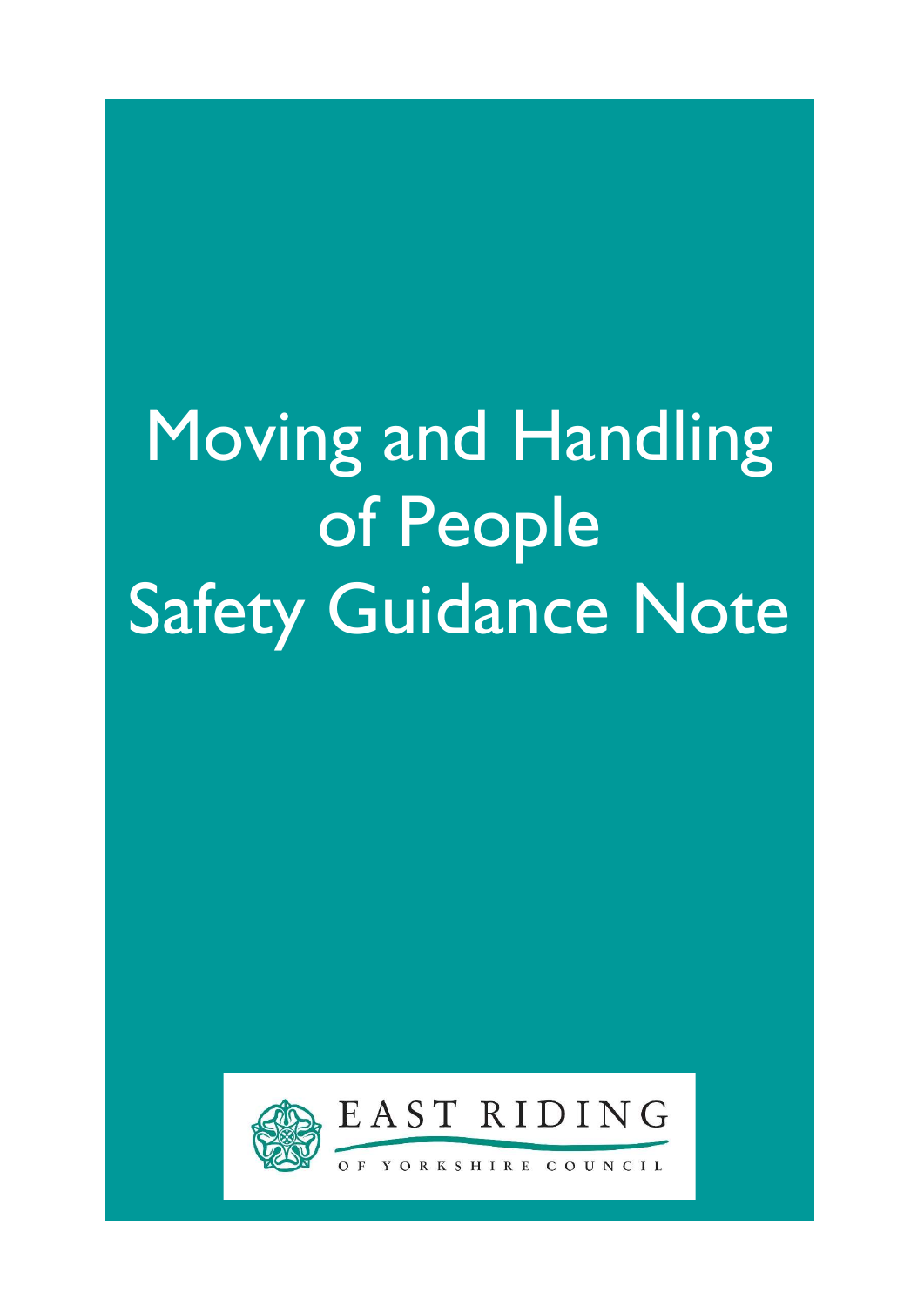| Lead Directorate and Service:  | Corporate Resources - Human Resources                |
|--------------------------------|------------------------------------------------------|
| <b>Effective Date:</b>         | October 2018                                         |
| <b>Contact Officer/Number:</b> | Rob Couch, Principal Safety Officer - (01482) 391113 |
| Approved By:                   | CMT: 1.10.18, Min: 18263                             |
|                                |                                                      |
|                                |                                                      |
|                                |                                                      |
|                                |                                                      |

| <b>Date Reviewed</b> | <b>Comments</b>                                                                                                                                                                                                                                                                                          |
|----------------------|----------------------------------------------------------------------------------------------------------------------------------------------------------------------------------------------------------------------------------------------------------------------------------------------------------|
| <b>March 2013</b>    | New Guidance.                                                                                                                                                                                                                                                                                            |
| <b>April 2015</b>    | Reviewed with minor amendments and more emphasis on                                                                                                                                                                                                                                                      |
|                      | fallen/falling persons.                                                                                                                                                                                                                                                                                  |
| September 2018       | Reviewed to align the Safety Guidance Document with the<br>training delivery on Moving and Handling of People. Minor<br>grammatical changes made, and moving and handling<br>competency assessment included within Appendix 1 and<br>manual handling risk assessment and plan included in<br>Appendix 2. |

# **Contents**

| Τ. |                                                                                          |
|----|------------------------------------------------------------------------------------------|
| 2. |                                                                                          |
| 3. |                                                                                          |
| 4. |                                                                                          |
| 5. |                                                                                          |
| 6. |                                                                                          |
| 7. |                                                                                          |
| 8. |                                                                                          |
| 9. |                                                                                          |
|    |                                                                                          |
|    |                                                                                          |
|    |                                                                                          |
|    |                                                                                          |
|    |                                                                                          |
|    | 15. Recording and Reviewing the Assessment - (Including the Moving and Handling Plan)  5 |
|    |                                                                                          |
|    |                                                                                          |
|    |                                                                                          |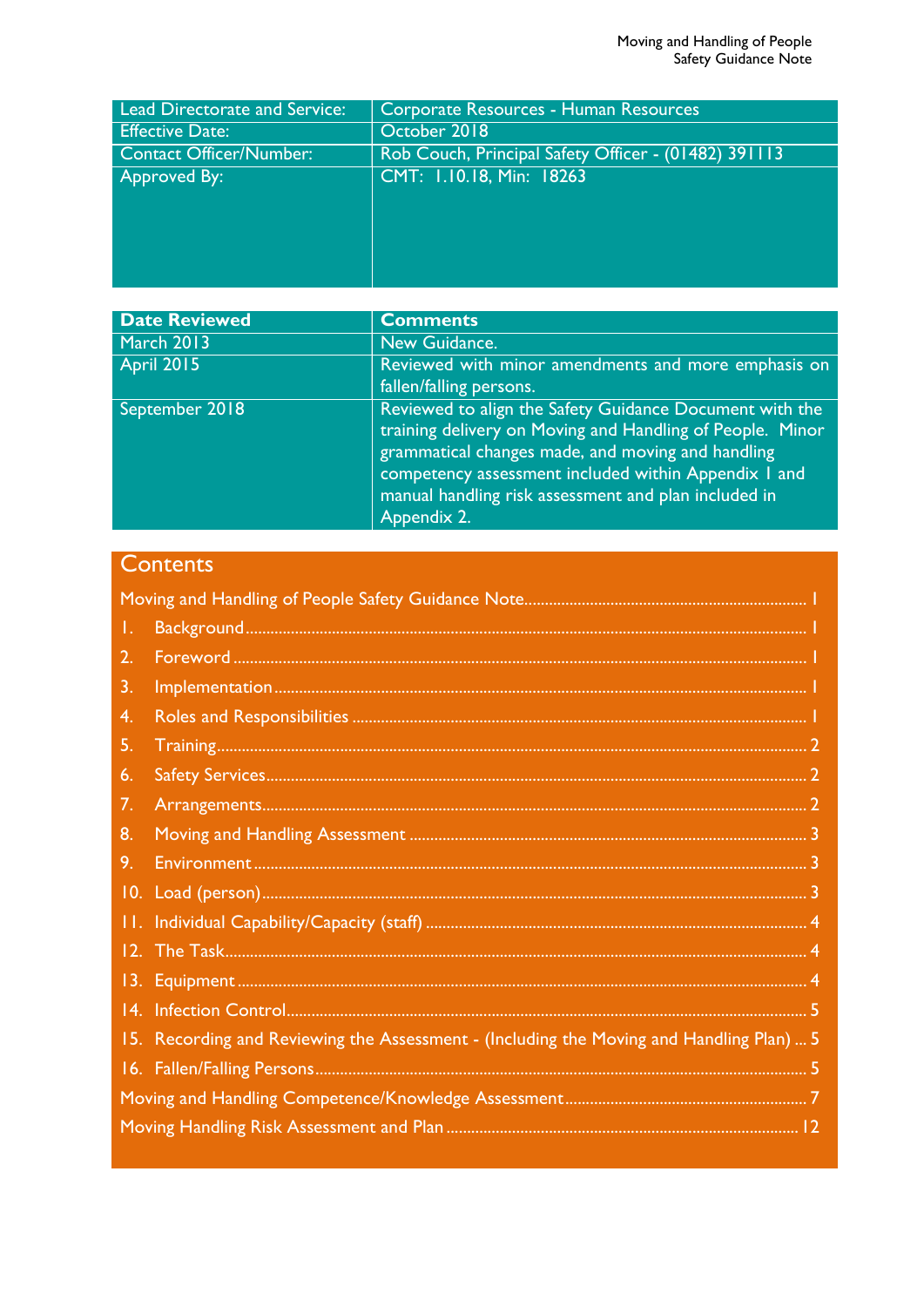#### Moving and Handling of People Safety Guidance Note

#### 1. Background

This safety guidance document on moving and handling of people is part of the Prevention and Management of Musculoskeletal Disorders (MSDs) pack of safety guidance documents and is specific to assisting persons in order that they can participate in services offered.

#### 2. Foreword

In accordance with the Council's Corporate Safety Policy, the Council is committed to pursuing continual improvements in health and safety. This safety guidance document supports this commitment and forms part of the Council's Health and Safety Management System.

#### 3. Implementation

Directorates are responsible for the implementation of this safety guidance document, and communication of its content as appropriate.

This safety guidance document is available on the Safety Services intranet page and, where employees do not have access to the Council's intranet, via their Line Manager/Headteacher.

The Council relies on the co-operation of all employees, for the successful implementation of this safety guidance document.

A review of this safety guidance document will be undertaken two years after its implementation, or where changes in legislation/working practices deem this appropriate.

## 4. Roles and Responsibilities

#### Directors and Heads of Service

Directors and Heads of Services are ultimately responsible and accountable to the Chief Executive for ensuring this safety guidance document is issued to their management team.

#### Managers and Headteachers

Managers and Headteachers are responsible for achieving the objectives of this safety guidance document where relevant to their area of service delivery and are responsible for ensuring that:

- The information contained within this safety guidance document is implemented and complied with;
- Risk assessments are completed taking into consideration the arrangements section of this document;
- Control measures (safe systems of work) are introduced to reduce any potential risks to a reasonable level;
- Relevant information, instruction and training is provided to staff to enable them to undertake their job safely and without risk;
- Provision and maintenance of equipment required for the moving and handling of people.

Managers must ensure that the changes required from any assessment are implemented, and that the assessments are made available to employees carrying out the tasks. They are also required to ensure that adequate and sufficient training, safe systems of work, and resources will be given to employees in the safe handling of persons.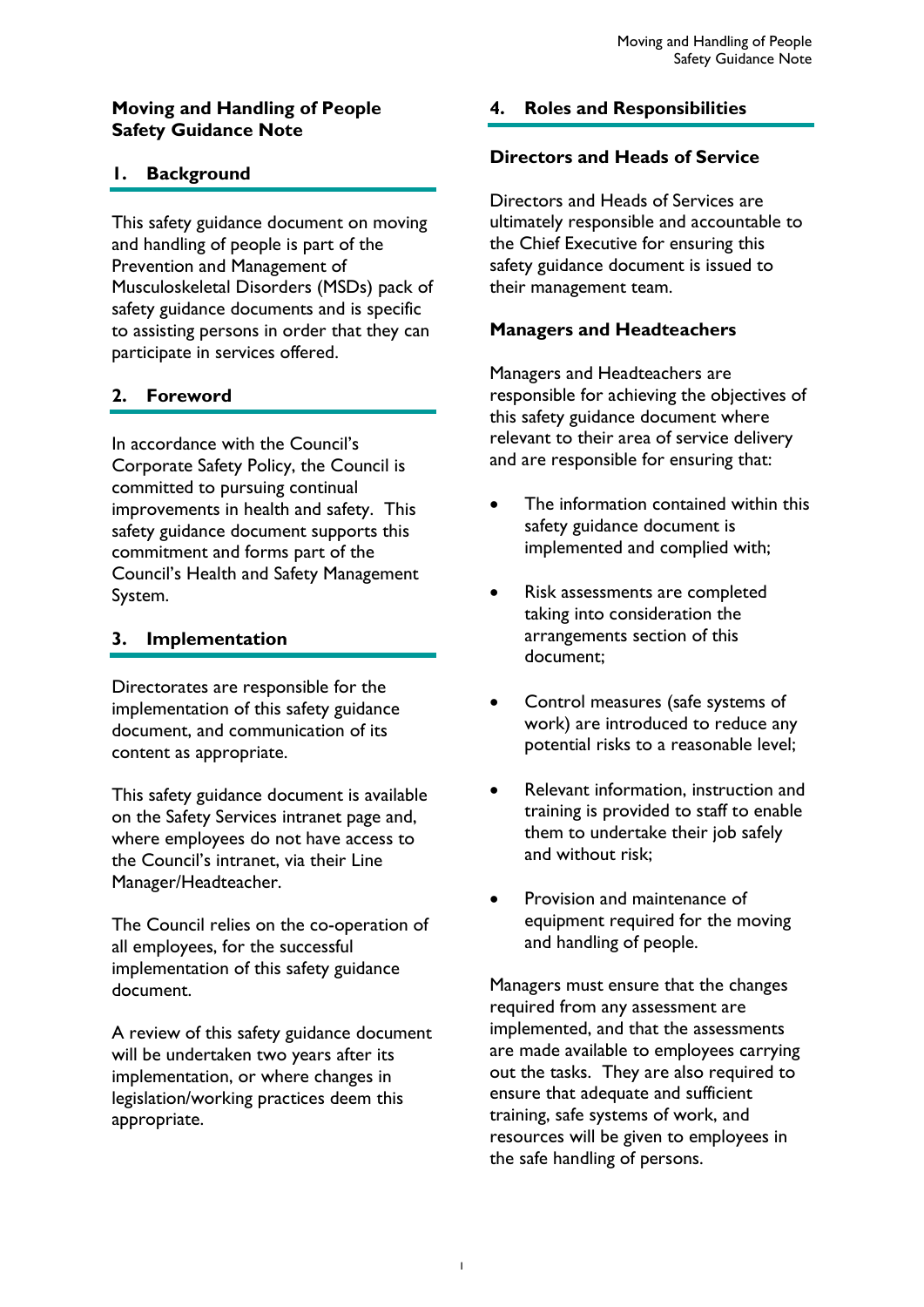# Employees

Employees must ensure they carry out assigned tasks and duties in accordance with information, instruction, training and agreed safe systems of work. Specifically they must ensure:

- This safety guidance document is complied with;
- They participate in the completion and review of risk assessments;
- They cooperate to enable their Manager/Headteacher to formulate and implement effective management systems;
- They undertake training in techniques and equipment available to support the moving and handling of people;
- They report defective equipment;
- They inform management where they have any concerns relating to their health and safety or that of others;
- Notify Manager if they feel there are gaps in their knowledge which affect their ability to complete moving and handling tasks;
- Notify Manager of changes to their own health;
- Their own health and safety and that of others are not put at risk by their actions.

# 5. Training

Staff training needs must be identified and delivered in accordance with their job specification and their area of service delivery.

All training must be recorded in the individual's training record and refreshed on a two yearly basis. Annual checks should also take place to assess employee's competency in the area of moving and handling of people. (See Appendix 1 competency assessment.)

#### 6. Safety Services

The primary function of Safety Services is to support the Council and its employees by providing professional, authoritative, impartial advice on all aspects of health, safety and wellbeing. Where Managers/Headteachers require further assistance, Safety Services will advise on achieving compliance with this safety guidance document.

#### 7. Arrangements

#### Risk Assessments

The key to complying with both health and safety legislation and the Care Act is the requirement to carry out a thorough risk assessment, prior to services being commenced.

This assessment (see Appendix 2 moving and handling risk assessment and plan) must be carried out by a competent individual who should have the relevant, skills, knowledge, training, and experience in moving and handling of people relevant to their specific service area.

Only competent persons who have the relevant skills, knowledge, training, and experience in moving and handling of people should carry out an assessment of need.

Where moving and handling champions are in place, such as in "Adult Provider Services" they will provide additional support on the development of risk assessments.

Where additional support is required on risk assessments and/or where persons with complex needs are identified, then a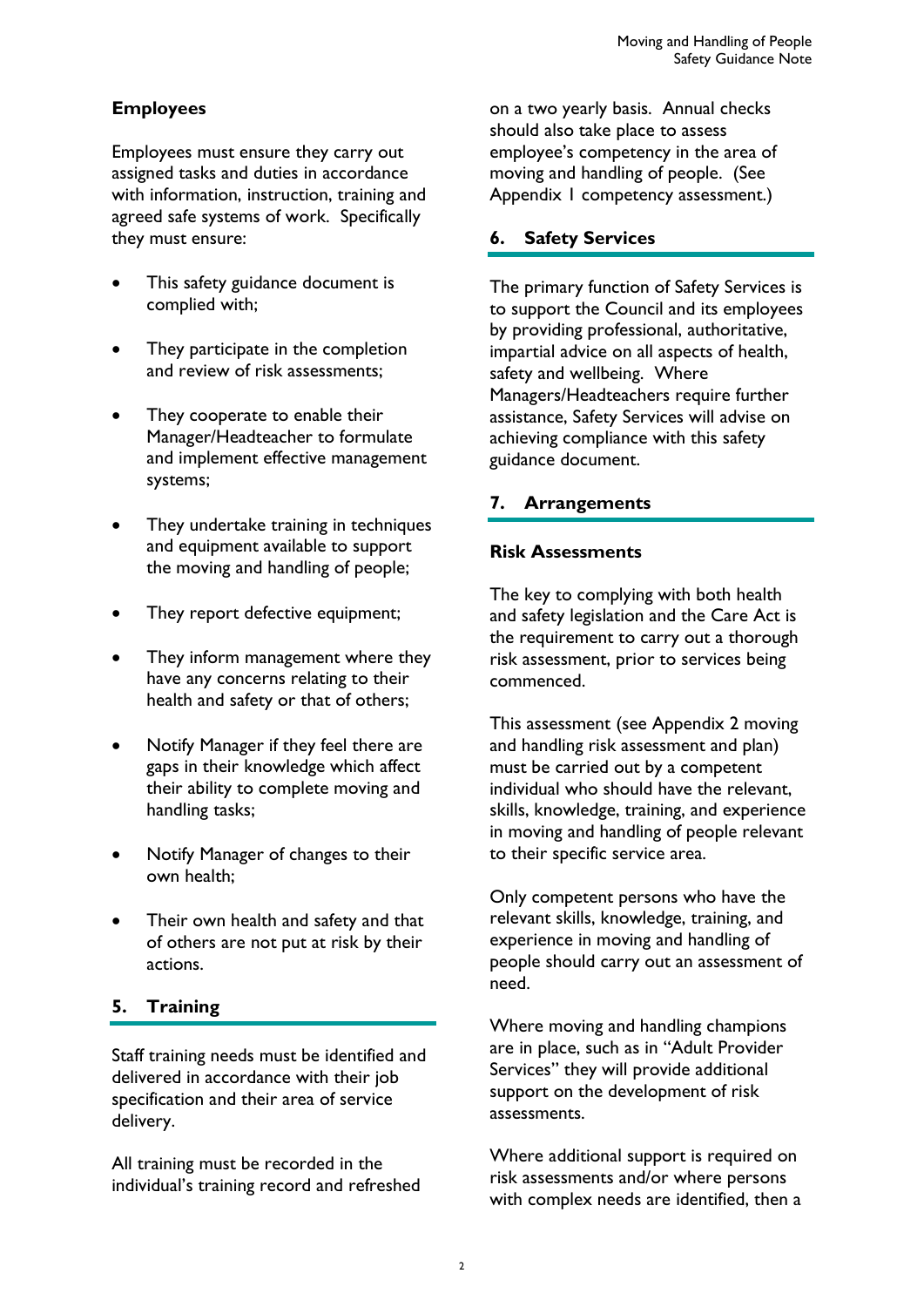referral must be put forward to the Occupational Therapy Team or other relevant professionals.

Risk assessments should be reviewed annually, or if there is reason to suspect that the assessment is no longer valid, or if there has been a significant change in the work activity, including techniques or equipment.

#### 8. Moving and Handling **Assessment**

Assessments should incorporate the manual handling core elements of environment, load, individual, task and equipment (ELITE) as recommended by the HSE:

- E Environment
- L Load (person to be moved)
- I Individual (capability of the
- person(s) carrying out the task) • T - Task
- E Equipment

Set out below is an explanation of the factors to be covered in each element.

#### 9. Environment

The following factors must be considered:

- Space availability too much furniture? Can some be temporarily relocated to other rooms;
- Good housekeeping ensuring that routes are kept clear, free from obstruction and generally safe for workers and service users. Poor levels of cleanliness may have a negative impact on infection control;
- Good quality level flooring to minimise slip and trip hazards;
- Heating very cold draughty buildings will affect activity as will premises

which are too warm and without air flow;

- Noise to effectively communicate with the service users minimise distraction such as turning down televisions, etc;
- Lighting levels may need to be brighter for some activities;
- Pets/family members who may intimidate or antagonise carer's medical conditions.

#### 10. Load (person)

The movement and handling of people may present potentially higher risks to handlers than static loads, as it may not be possible to change the circumstances and the working environment as well as the load being unpredictable.

When handling people, the handler must consider the following, in addition to the basic handling guidelines:

- Weight.
- Body Shape.
- Height.
- Cognitive ability.
- Pain and discomfort.
- Communication skills.
- Individual preferences.
- Fear/anxiety.
- Skin integrity/ medical history.
- History of falls.
- Weight bearing ability.
- Other mobility restrictions.

Some service users may become distressed or agitated when being moved. Others, although willing to assist at the start of manoeuver, may suddenly find themselves unable to continue.

A natural reaction, when assisting a service user to walk, for example, is to try to prevent them from falling, which may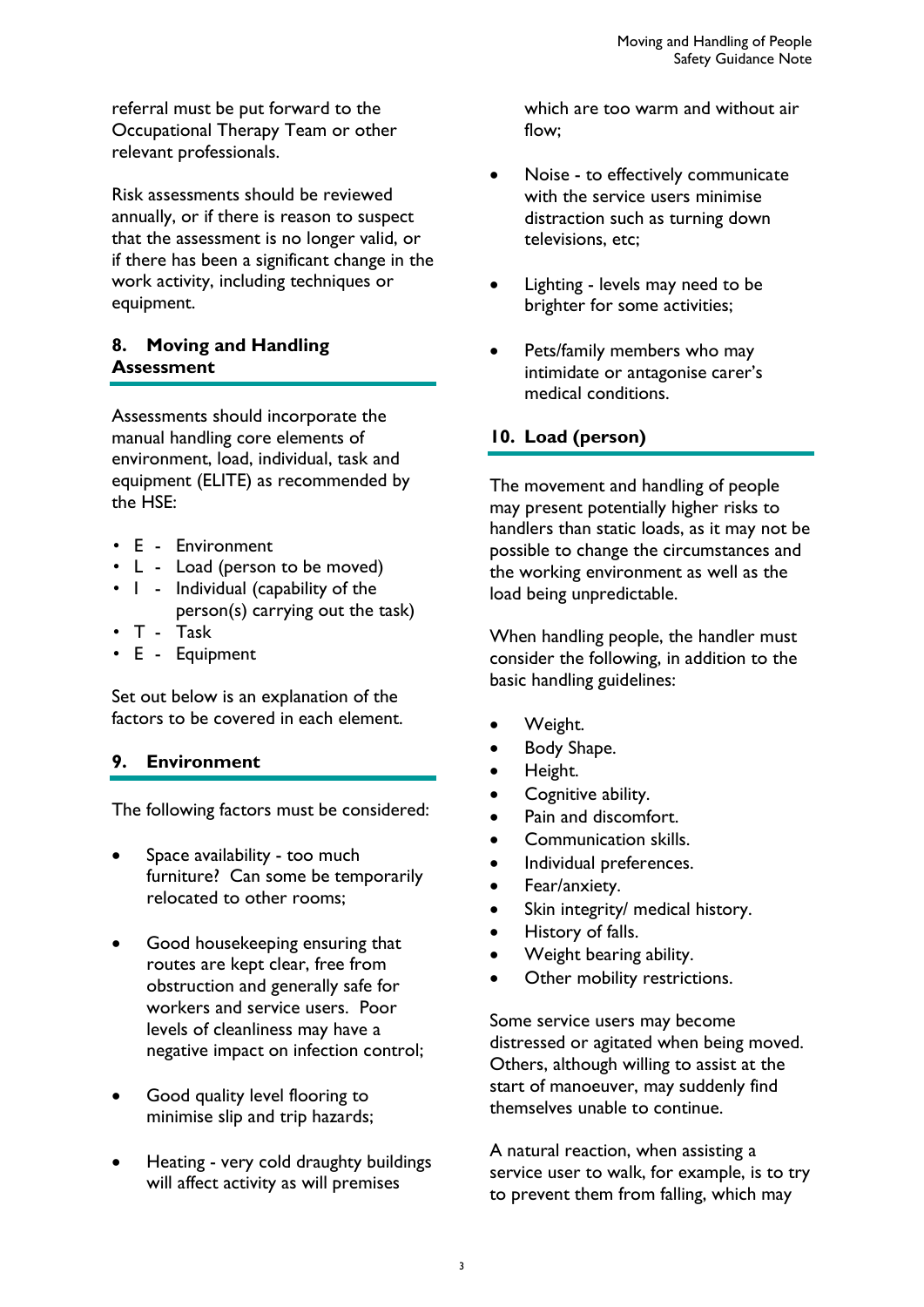result in injury to the employee of service user.

A service user's needs and abilities can change for a variety of reasons which could result fluctuating ability. Therefore it is good practice to continually any assessments such as moving and handling plans which must remain a "live working documents". These must then be communicated and made available for all employees caring for the service user.

#### 11. Individual Capability/Capacity (staff)

Musculoskeletal disorders should be taken into account for those who perform manual handling activities. Consideration should be given to:

- Capabilities and conditions that may affect or inhibit, including pregnancy, history of back trouble and known medical conditions.
- Training received in use of available equipment, manual handling techniques both generic and specific for handling persons.
- Level of competence of individuals.
- Staffing levels on duty.
- Capability of individuals undertaking the task.

Where more than one employee is required to undertake a moving and handling task the same techniques should be used wherever possible in the accordance with the Councils training requirements. This will reduce resistance from service users and therefore reduce the potential risk of injury to both parties.

#### 12. The Task

A good assessment will cover both daytime and night-time care, focusing in on key moves including:

- Transfer between surfaces, ie bed to chair.
- Moving around environments.
- Toileting/washing.
- Outside activities.
- Social activities.
- Travelling on transport including mobility aids.
- Emergency procedures.
- Recommended methods of movement for the relevant tasks such as sitting, going to the toilet, bathing, transfers and movement in bed.
- Details of equipment used.

#### 13. Equipment

Equipment use should be based on findings from the risk assessment and aim to reduce the risk of injury to service user and carer. It is good practice that equipment is specified on a moving and handling plan, however where hoist are required these must be documented on the moving and handling plan in order to comply with the HSE's requirements HSE Getting to grips with hoisting people which can be accessed by following this link.

Manufacturer's instructions should always be available for employees to refer too. If these are not available then employees must inform their Line Manager/ champion and must not use any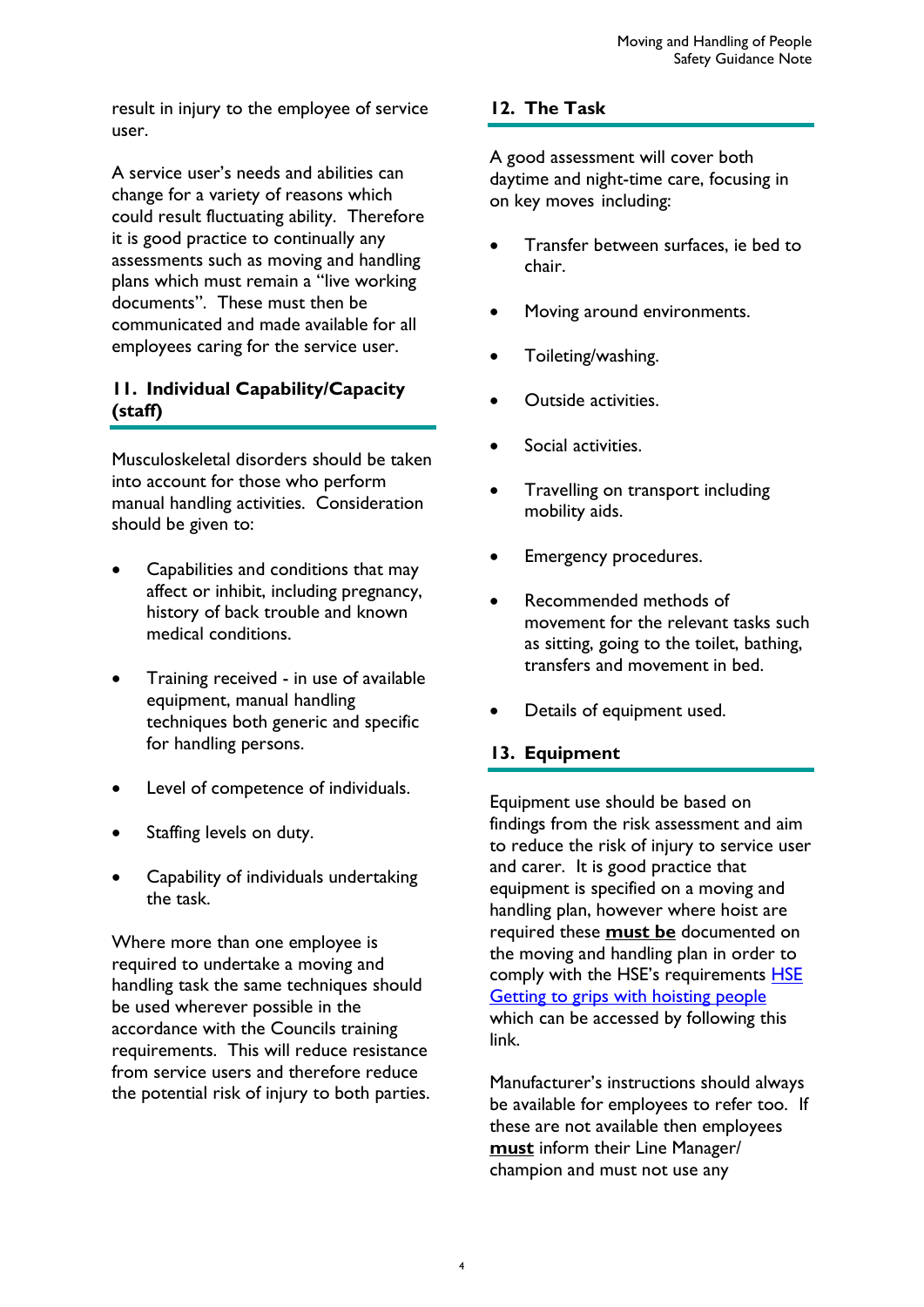equipment they are not familiar with or competent in its use.

Where a service user refuses to use the equipment after effective communication and demonstration then employees **must** inform their Line Manager/champion and refer back to the initial assessor for reassessment and further support.

Equipment must be inspected appropriately before use and maintenance records should be kept in accordance with health and safety legislation. Any defects must be reported immediately and necessary action taken.

#### 14. Infection Control

To reduce the spread of infection, it is essential that good hygiene procedures are established and maintained at all times. When assisting with personal care, gloves and aprons should be used and disposed of prior to assisting another person or leaving the premises.

If setting up a new provision for a service user a full inspection should be completed on the equipment and its cleanliness.

#### 15. Recording and Reviewing the Assessment - (Including the Moving and Handling Plan)

The findings of the assessment and subsequent plan should be recorded in sufficient detail identifying specific equipment for example, make and type of sling, size, loop fittings it should be used on and technique. Identify how many staff are required to assist and what level of assistance is required, supervision level (minimum/moderate), manufacturers guidelines should be readily available to staff. If a specialist piece of equipment is used Managers must ensure that employees have received the necessary training.

Any information or changes must be communicated with all persons involved in the care to ensure a consistent and safe service delivery.

Any service user specific assessments must be reviewed following:

- Changes in physical or mental health.
- Concerns from service user or a relative on their care.
- New location of care.
- Recommendations from medical team and/or occupational therapy.
- Change of equipment.

#### 16. Fallen/Falling Persons

On no account should an individual pick up another person from the floor. If the fallen person is uninjured and capable then an assisted recovery is permissible in accordance with equipment available.

Lifting equipment which is available to staff includes' Raizer Lifting Chairs and 'Manger Camel inflatable chairs' which can be used for service users with sitting balance and the ability to do a 90 degree standing transfer (sitting to standing). A hoist can be used for those who have previously been assessed, have a personal sling and a suitable mobile hoist is available. Prior to any assisted recovery a first aid check must be completed and if at any stage during the recovery the fallen person shows signs of pain then the emergency services should be contacted. Employees cannot utilise the equipment unless they are trained, competent and physically able to do so. Any person who has multiple falls should be advised to participate in a falls assessment which will assess the individual and environmental factors to develop a reduction plan.

If a person is falling, again consideration must be given for personal safety and on no account should you reach and stretch to prevent a fall, research has identified a considerable number of musculoskeletal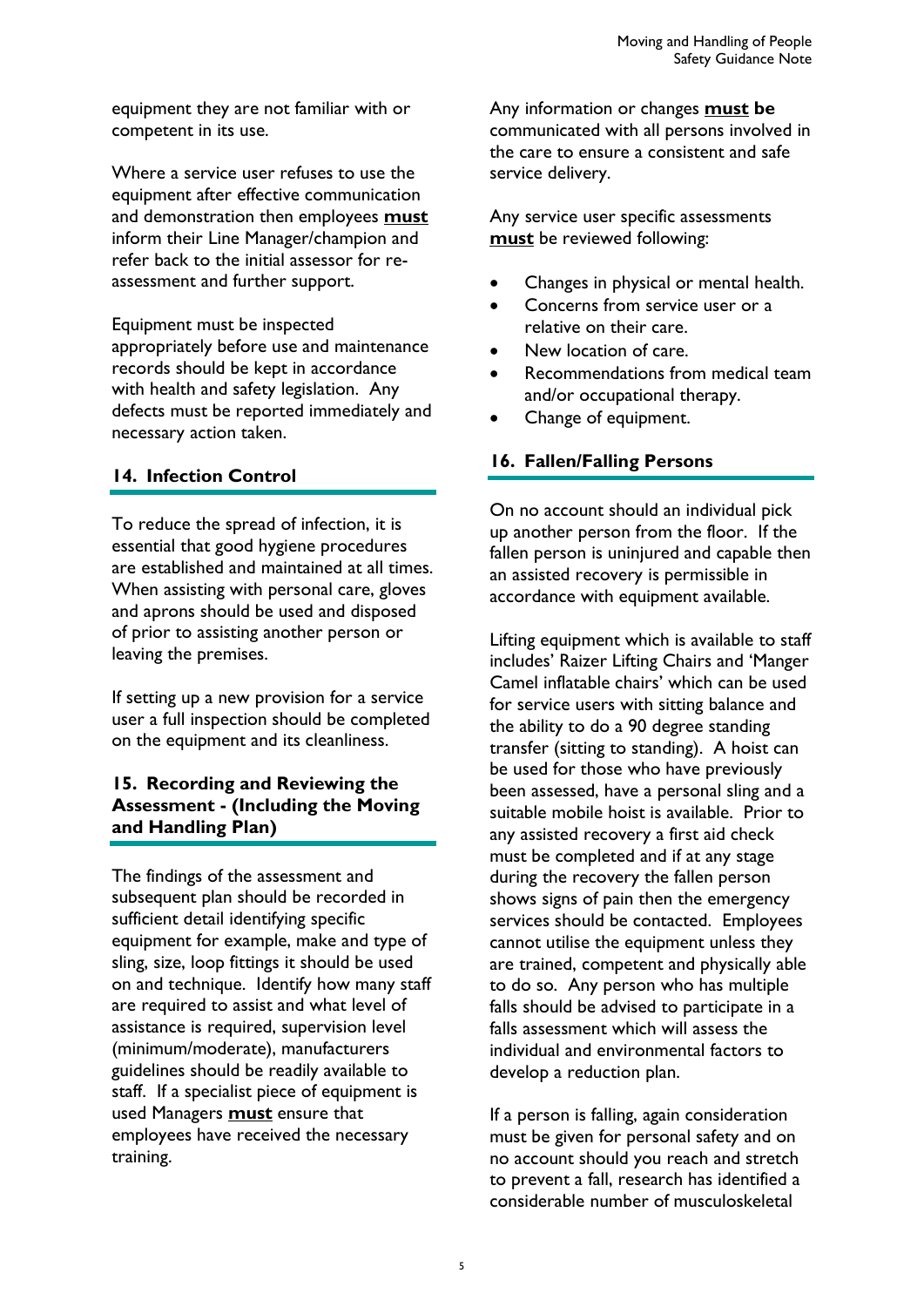injuries. If at all possible minimise the risk by moving objects or making a soft landing. If you are in physical contact with a service user who is falling then act within training techniques if comfortable to do so.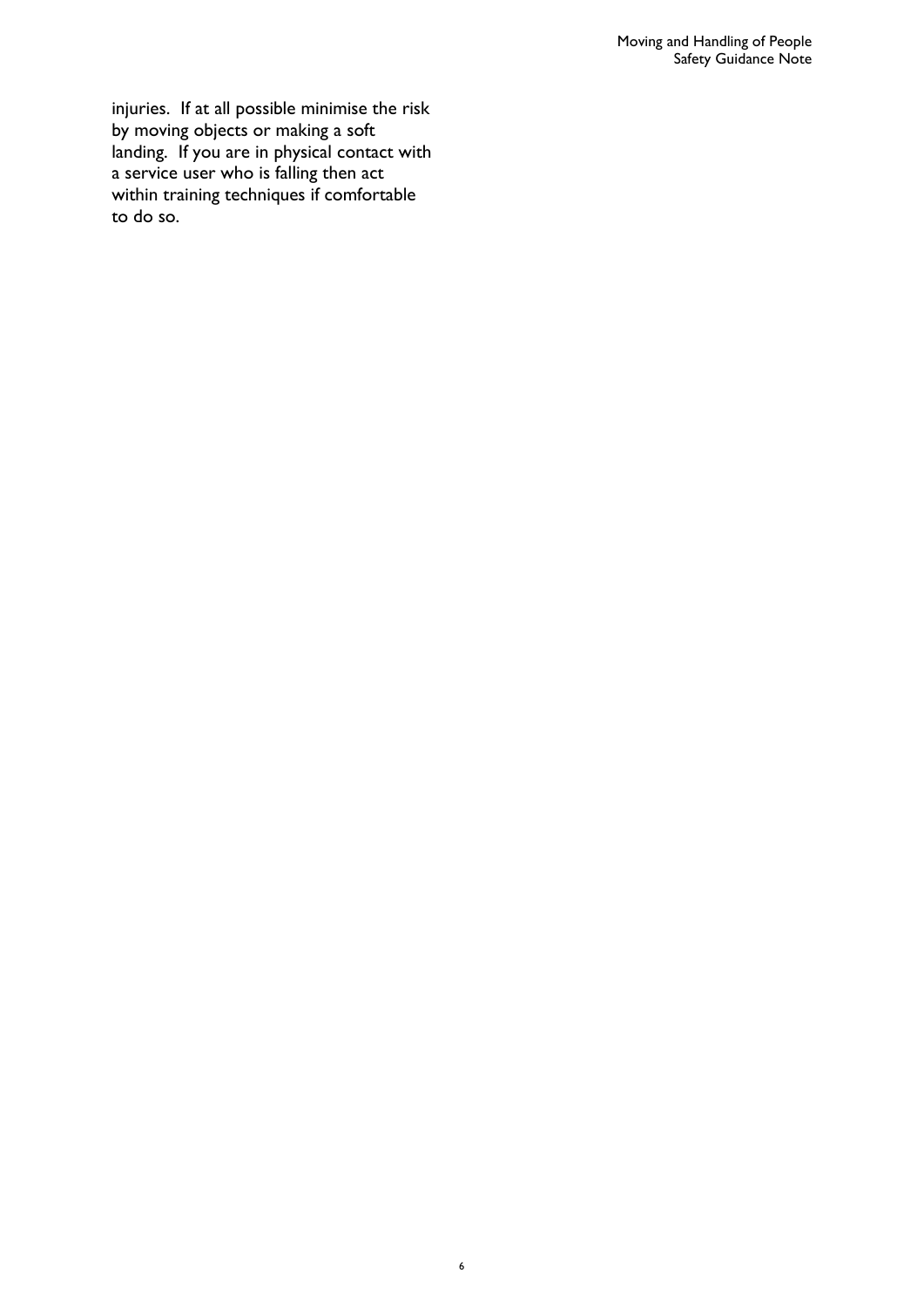#### APPENDIX 1

#### Moving and Handling Competence/Knowledge Assessment

#### Guidance Notes

It is the expectation that all staff have an awareness, knowledge and understanding of the policies, procedures and good working practice in relation to the moving and handling of people. The assessment process can be used as the annual supervisory competency check, post event (Incident/Accident) or to identify any gaps in knowledge or practice.

This document has being devised in order to replace the Workplace Moving and Handling Competency Assessment (Previously completed by the Champion/Manager) and the Competency Worksheet (Previously completed by the staff member). Champions/Managers can facilitate group or individual sessions prior to the tool been completed for less experienced staff or alternatively existing staff can complete the tool and the Manager/Champion can identify that the staff member has sufficient knowledge or identify any gaps.

The staff member should complete Section 1 of the form and hand it to their nominated Champion/Manager. The Champion/Manager will then initial the box to the right hand side of the answers once they are satisfied the answer sufficiently covers the sufficient knowledge required. Section 2 is then to be completed by the Manager/Champion and will consist of the staff member demonstrating competence in a range of different activities and techniques appropriate to their specific job role.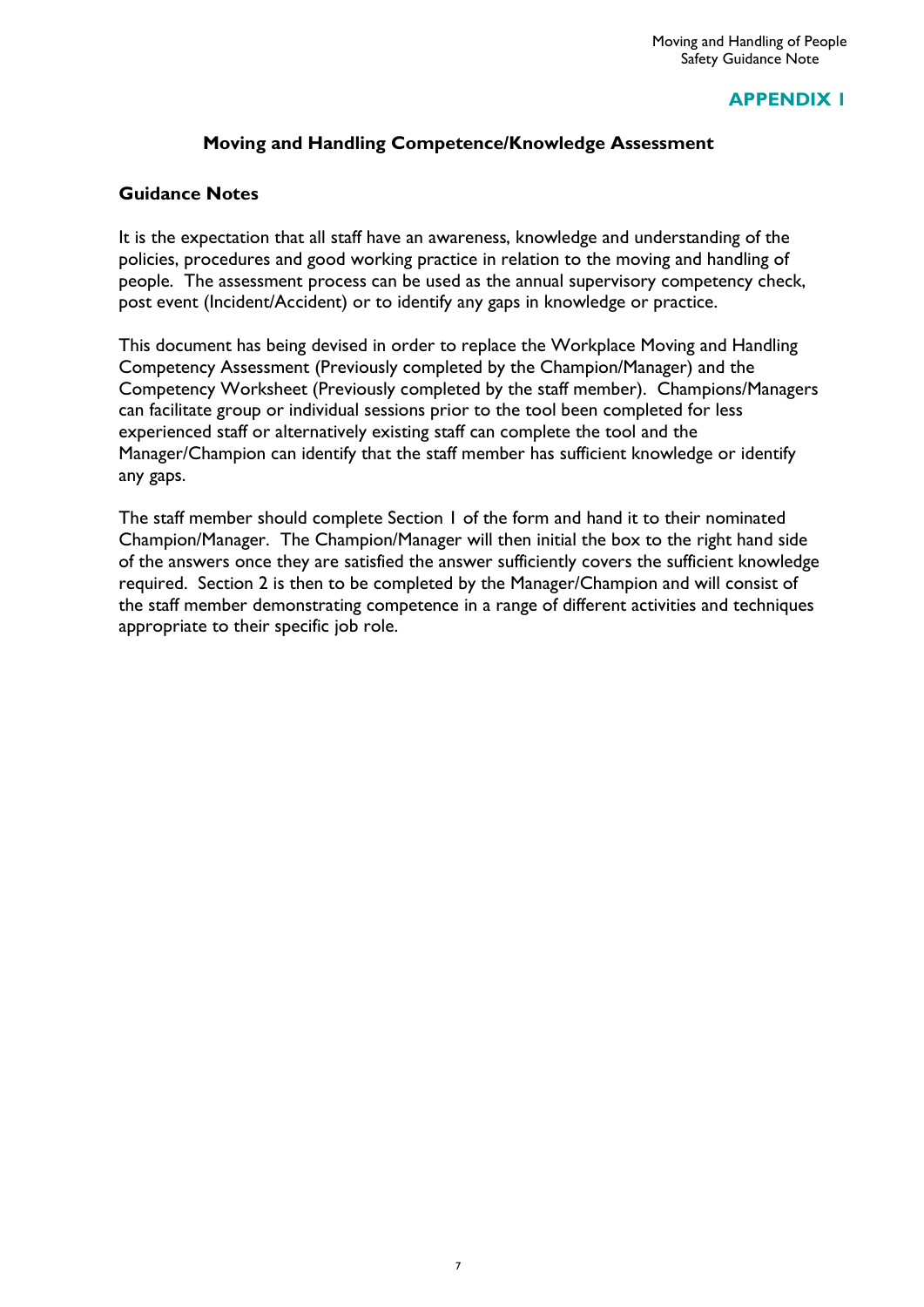#### Moving and Handling Competence/ Knowledge Assessment (Reviewed January 2018)

Employee: Moving and Handling Champion/Manager:

#### Establishment: Date:

#### Section 1 - To be completed by Employee

- 1. Do you have any issues or concerns with regards to any aspects of moving and handling?
- 2. CSC operate a no lifting policy, however assisted move techniques may be required. Please confirm that you have read and understood the Moving and Handling Safe System of work policy. Please provide date completed.
- 3. Where are the risk assessments kept within your workplace and how do you ensure that you are familiar with these and follow them accordingly?
- 4. In terms of ELITE, what do you need to take into consideration when risk assessing each of the following factors. Environment: (space….)

Load

Individual

Task

| <b>Equipment</b> |
|------------------|
|------------------|

- 5. What is a moving and handling plan and what information should it contain?
- 6. Why is it important to have a moving and handling plan?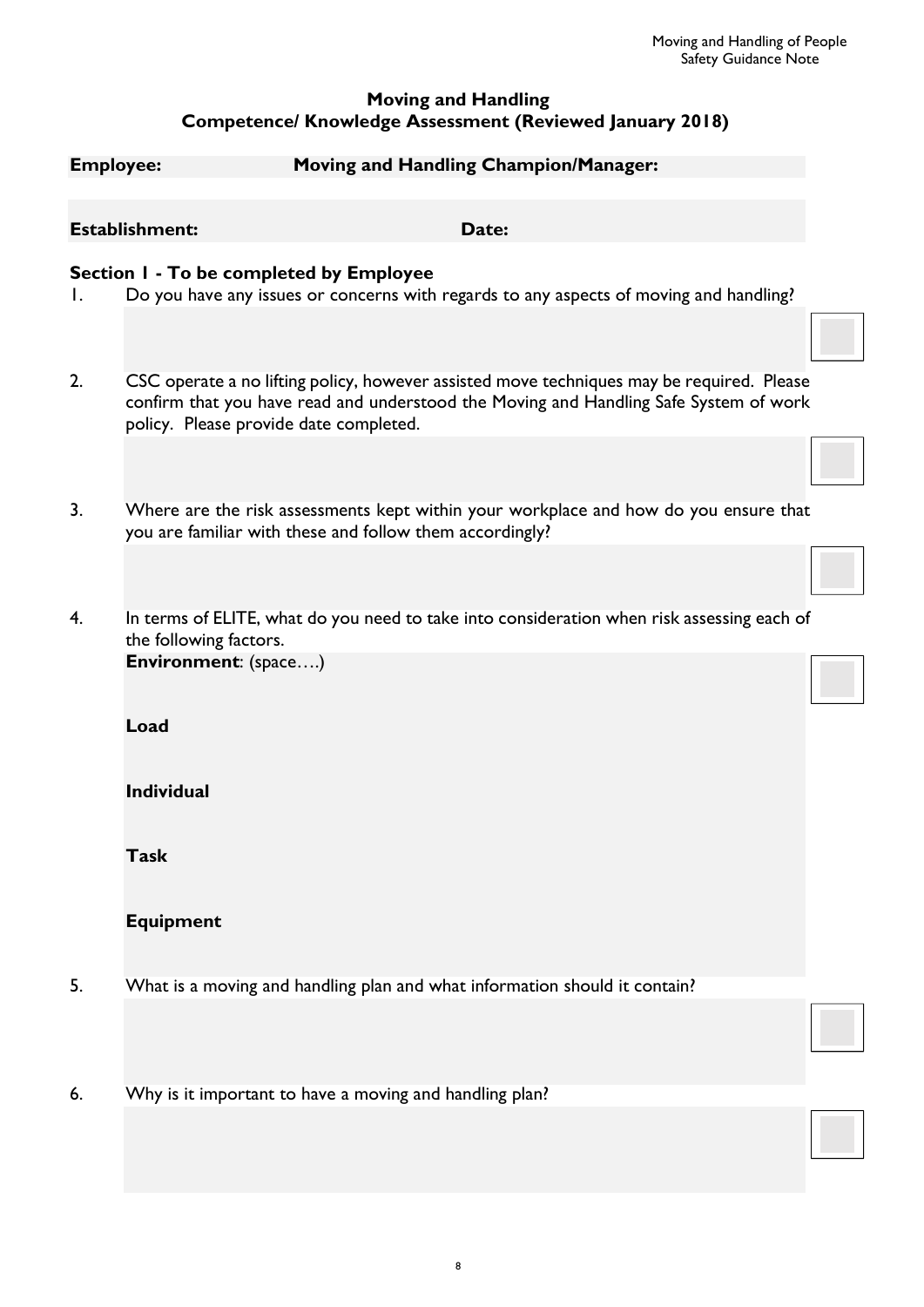7. You are asked to hoist a new client and you can't find a moving and handling plan, what would you do?

| 8.      | What parts of the body (carer) are most prone to getting damaged during moving and<br>handling, how can this be avoided?             |  |
|---------|--------------------------------------------------------------------------------------------------------------------------------------|--|
|         |                                                                                                                                      |  |
| 9.      | Name three unsafe moves and explain why they should not be used.                                                                     |  |
|         |                                                                                                                                      |  |
| 10.     | In what circumstances would you contact the Occupational Therapist and, how?                                                         |  |
|         |                                                                                                                                      |  |
| $\Pi$ . | Who would you inform if you had any issues or concerns with regard to any aspects of<br>moving and handling?                         |  |
|         |                                                                                                                                      |  |
| 12.     | When completing a visual check on a wheelchair, what would you be looking for and who<br>would you report any concerns or issues to? |  |
|         |                                                                                                                                      |  |
| 13.     | When completing a visual check on a sling, what would you be looking for and who would                                               |  |
|         | you report any concerns or issues to?                                                                                                |  |
|         |                                                                                                                                      |  |
| 14.     | Provide a basic knowledge of the different types of slings and their use.                                                            |  |
|         |                                                                                                                                      |  |
| 15.     | What environmental issues do you need to take into consideration when taking a client out<br>into the community in a wheelchair?     |  |
|         |                                                                                                                                      |  |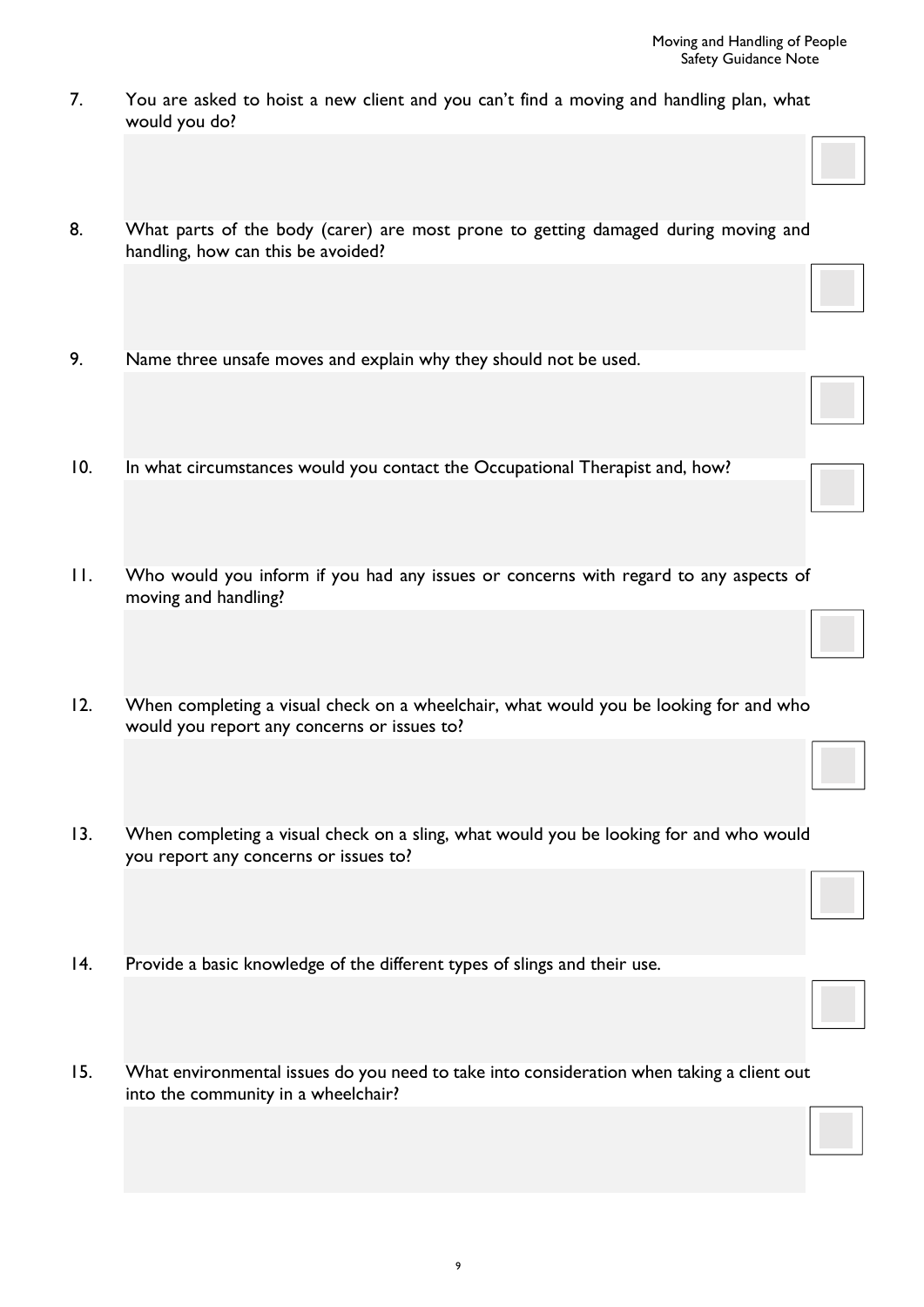- 16. What options do you have if a service user begins to fall while assisting them to walk?
- 17. What should you never do and why?
- 18. What is the process for reporting and recording accidents/incidents in relation to moving and handling?
- 19. Describe how to use the Manger Camel and the Raizer Lifting Chair and who these are suitable for.
- 20. Why is it important to get the service user to do as much as possible for themselves?
- 21. Describe the different types of equipment available to assist people with mobility issues.
- 22. How can you promote a person's dignity when assisting with moving and handling?
- 23. What options have you got if a client falls on the floor and is struggling to get up?
- 24. Have you read and understand the Health and Safety Executive "Getting to grips with Hoisting People" information sheet?
- 25. How often should lifting equipment be checked and inspected? How may you know if checks have been carried out?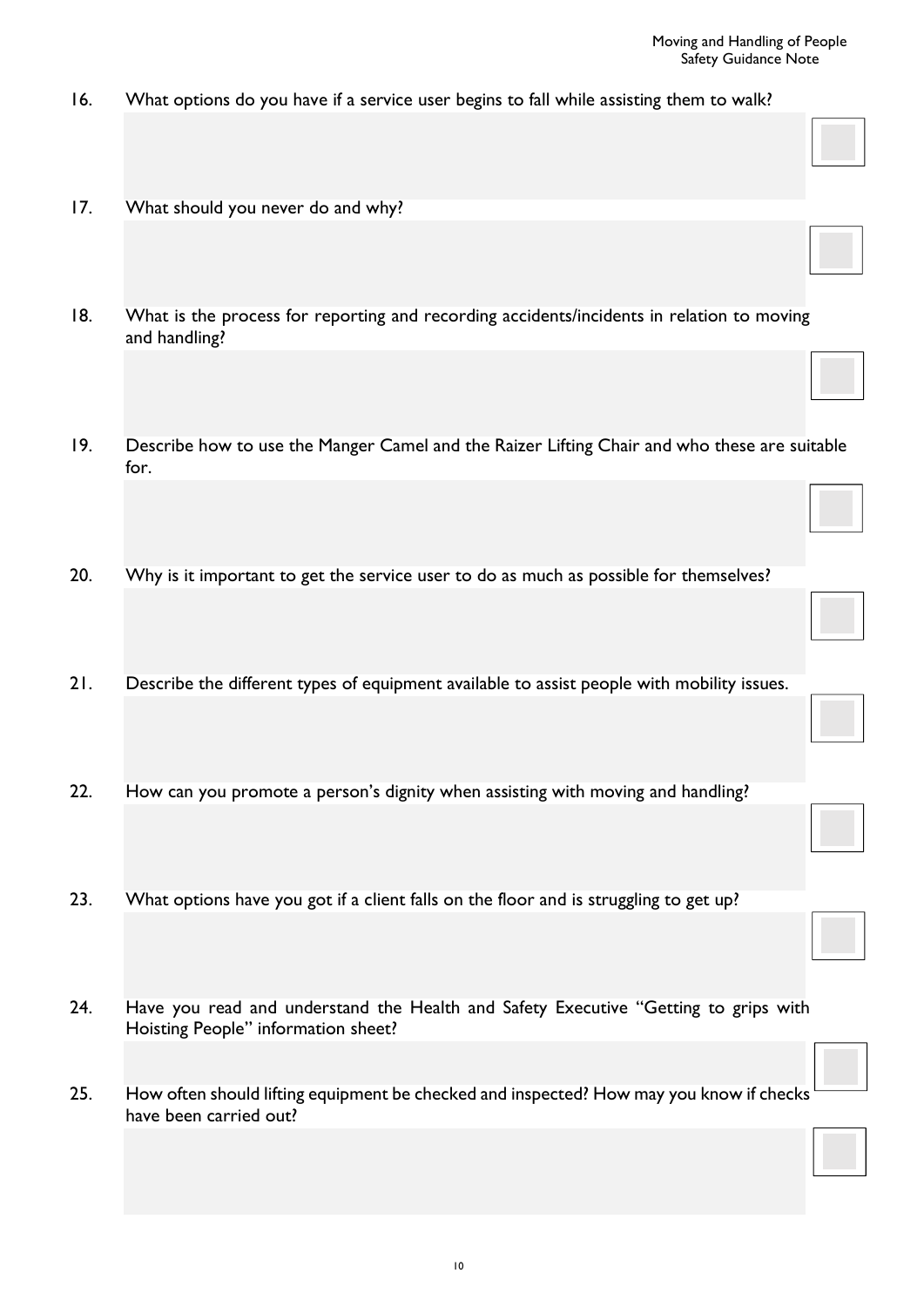| Section 2 - To be completed by Champion / Manager         |                           |      |                |           |
|-----------------------------------------------------------|---------------------------|------|----------------|-----------|
| Delegate to demonstrate a minimum of five moving and      | C                         | Date | <b>Staff</b>   | Champion/ |
| handling transfers/assisted techniques during workplace   |                           |      | <b>Initial</b> | Manager   |
| observation. The candidate should be assessed using all   | $\checkmark$              |      |                | Signature |
| the equipment that they are expected to use. (Please note | Or                        |      |                |           |
| that this part of the form can be changed to reflect the  | $\boldsymbol{\mathsf{x}}$ |      |                |           |
| techniques/equipment in the establishment.)               |                           |      |                |           |
| Pushing/ pulling wheelchair                               |                           |      |                |           |
| Transfers (sit to stand-forward step, backward step etc)  |                           |      |                |           |
| Ability testing                                           |                           |      |                |           |
| Assisted walking (various ways)                           |                           |      |                |           |
| Slide sheets/roller sheets                                |                           |      |                |           |
| <b>Mobile hoist</b>                                       |                           |      |                |           |
| Ceiling track hoist                                       |                           |      |                |           |
| Standing hoist                                            |                           |      |                |           |
| <b>Emergency lowering hoist</b>                           |                           |      |                |           |
| Move service user up/down bed                             |                           |      |                |           |
| Positioning and securing sling                            |                           |      |                |           |
| Turning service user                                      |                           |      |                |           |
| Patient turner                                            |                           |      |                |           |
| <b>Steady Eddie</b>                                       |                           |      |                |           |
| Bath hoist/ lift / adjustable height bath                 |                           |      |                |           |
| <b>Transfer board</b>                                     |                           |      |                |           |
| Handling belt                                             |                           |      |                |           |
| Assisting service user from the floor                     |                           |      |                |           |

Summary / additional information / areas for development. (Continue on separate sheet if necessary)

#### I have undergone the above moving and handling competency assessment and confirm that I believe I have the skills, knowledge and ability to undertake moving and handling tasks within the workplace.

Candidate: Date: Signature:

I have observed the above named candidate and can confirm that they demonstrated the relevant skills, knowledge and ability with regards to the competency and knowledge assessment.

| Assessor:  |  |
|------------|--|
| Date:      |  |
| Signature: |  |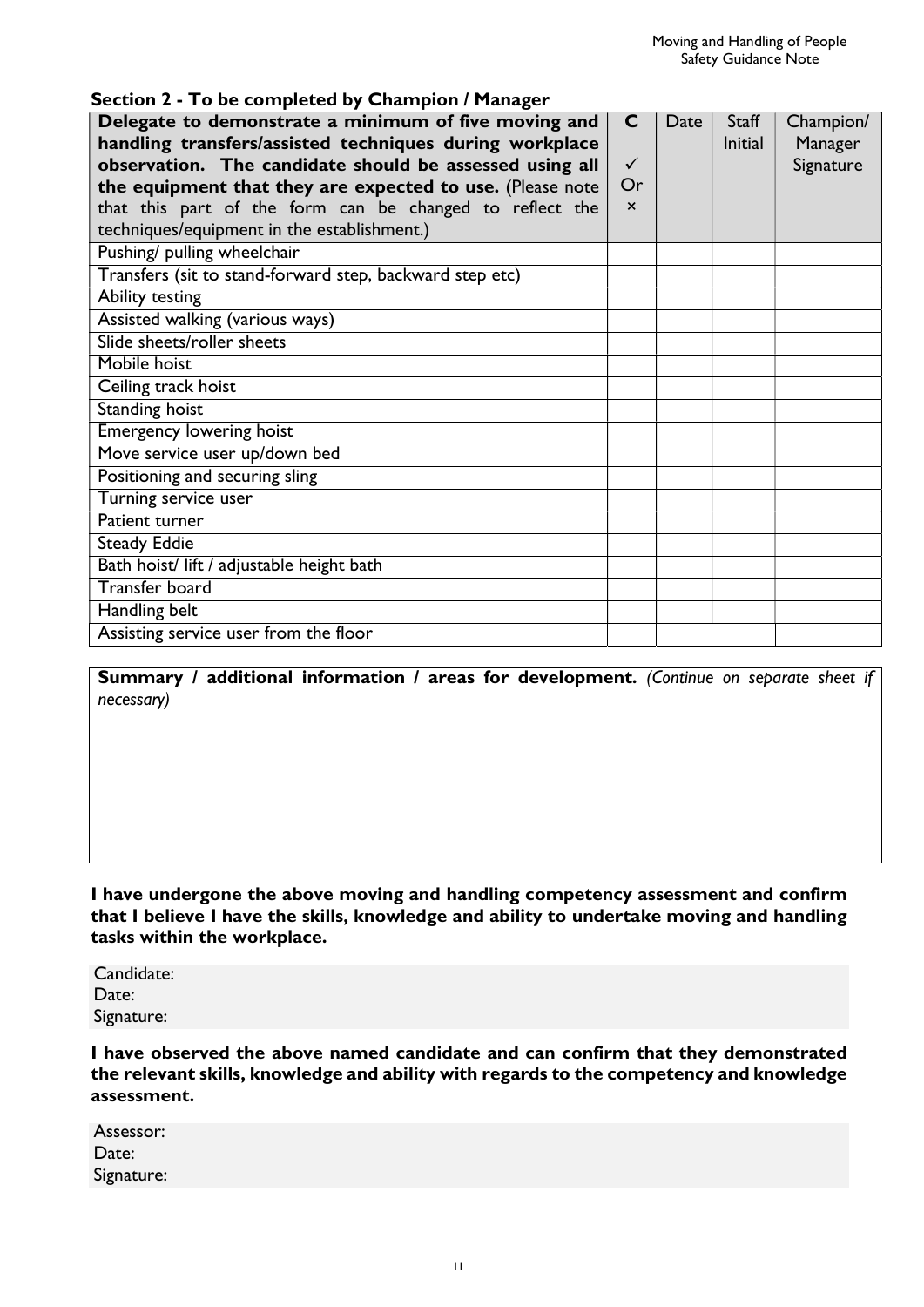Moving and Handling of People Safety Guidance Note

## APPENDIX 2

Hull and **NHS**<br>East Yorkshire Hospitals



 $\Gamma$ 







**City Health Care Partnership CIC** 

a co-owned business

┑

| Moving Handling Risk Assessment and Plan |                           |                                            |                                                  |                                  |  |
|------------------------------------------|---------------------------|--------------------------------------------|--------------------------------------------------|----------------------------------|--|
| Date:                                    |                           | Reassessment due:                          |                                                  | Consent to engage in assessment: |  |
| AIS:                                     |                           | Assessor:                                  |                                                  | Yes / No / Best Interest         |  |
| NHS No:                                  |                           |                                            |                                                  | Client / Rep signature:          |  |
| Name:                                    |                           | Signature:                                 |                                                  |                                  |  |
| DOB:                                     |                           | Job title:<br><b>HCPC</b> Registration no: |                                                  | Date:                            |  |
| Address:                                 |                           | Demonstrated to:                           |                                                  |                                  |  |
|                                          | Environmental assessment: |                                            | Home / School / Residential / Day Centre / Other |                                  |  |

| <b>Reason for assessment</b>                       |         |                                                             |
|----------------------------------------------------|---------|-------------------------------------------------------------|
| Medical history / Social situation                 | Height: | Weight:                                                     |
|                                                    |         |                                                             |
|                                                    |         |                                                             |
| Weight bearing ability                             |         | Ability to use each limb (F - Full, P - Partial, N - None): |
| Fully / Partially / None / Variable weight bearing | Right   | Left                                                        |
|                                                    |         | $\overline{RUL} - F/P/N$ $\overline{LUL} - F/P/N$           |
|                                                    |         | RLL – $F/P/N$ LLL – $F/P/N$                                 |
| Please list:                                       |         |                                                             |
| a.                                                 |         |                                                             |
| b.                                                 |         |                                                             |
| c.                                                 |         |                                                             |
|                                                    |         |                                                             |
| <b>Considered risks:</b>                           |         |                                                             |

Weight | Body Shape | Fear | Behaviour | Cognitive | Pain | Skin/others | History of falls | Environment | Communication | Sensory

| <b>Risks identified Please list:</b> |              | Date and Risk score (see matrix): |
|--------------------------------------|--------------|-----------------------------------|
| a.                                   | <b>Prior</b> | Post                              |
| D.                                   |              |                                   |
| J.                                   |              |                                   |
|                                      |              |                                   |

Agreed Recommendations:

#### Client's name:

Date: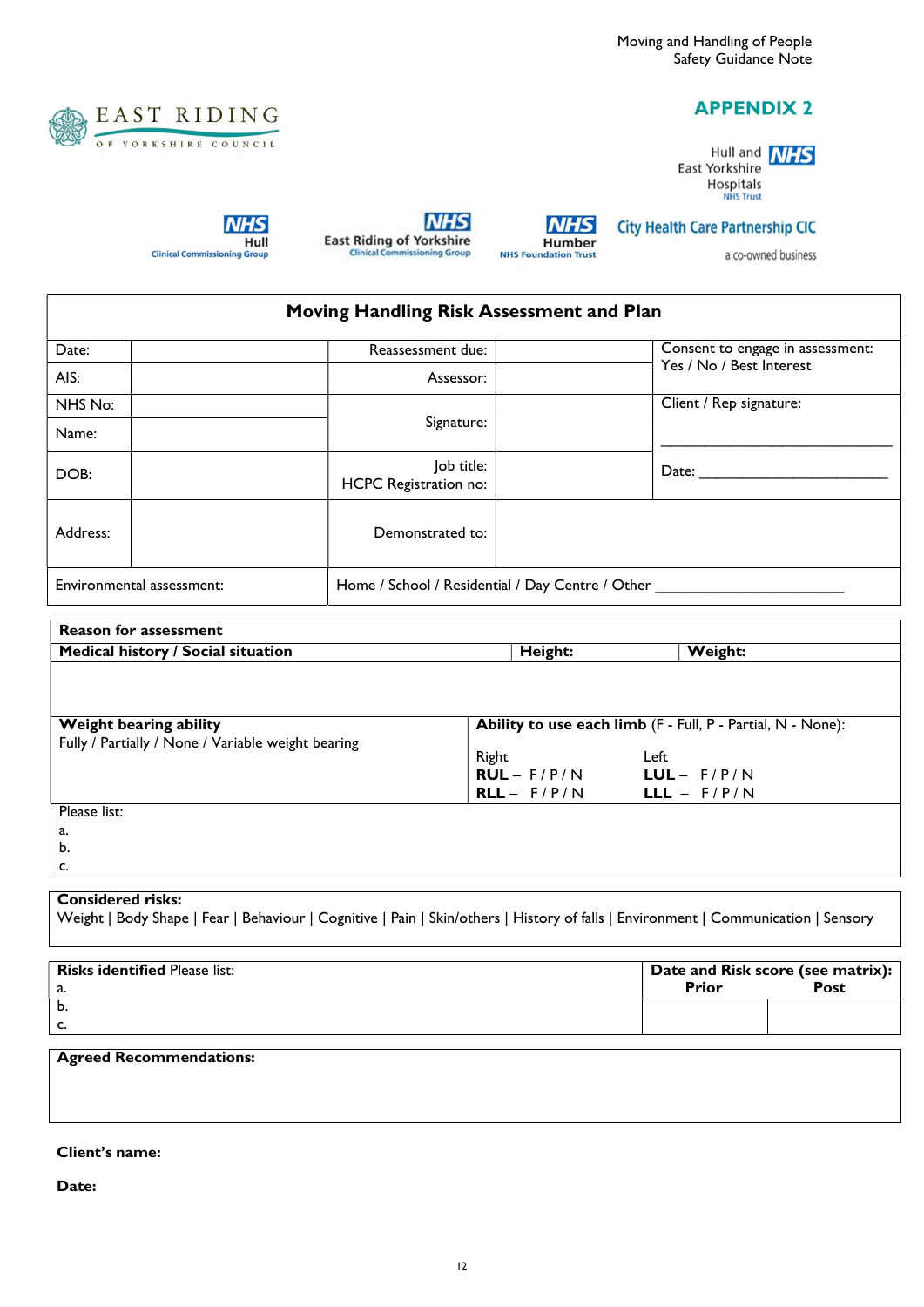# Moving and Handling Plan

KEY: Level of assistance should be described as: Supervision, minimum or moderate assistance of one person/two people (if deemed maximum consider alternatives)

| <b>Movement in Bed</b> | <b>Sling Size and Type</b> |
|------------------------|----------------------------|
| No of Staff            | <b>Hoist Type</b>          |
|                        | <b>Strap positions</b>     |
| Equipment              | <b>Shoulders</b>           |
| Level of               | <b>Hips</b>                |
| Assistance             | Legs                       |

| On / Off the Bed | <b>Sling Type</b>      |
|------------------|------------------------|
| No of Staff      | <b>Hoist Type</b>      |
| Equipment        | <b>Strap positions</b> |
|                  | Shoulders              |
| of<br>Level      | <b>Hips</b>            |
| Assistance       | Legs                   |

| <b>Mobility</b>        | On / Off the chair |  |
|------------------------|--------------------|--|
| No of Staff            |                    |  |
| Equipment              |                    |  |
| Level of<br>Assistance |                    |  |

| <b>Toileting</b> | <b>Bathing / Personal</b><br>Care |  |
|------------------|-----------------------------------|--|
| No of Staff      |                                   |  |
| Equipment        |                                   |  |
|                  |                                   |  |
| Level of         |                                   |  |
| Assistance       |                                   |  |

Clients name:

Date: